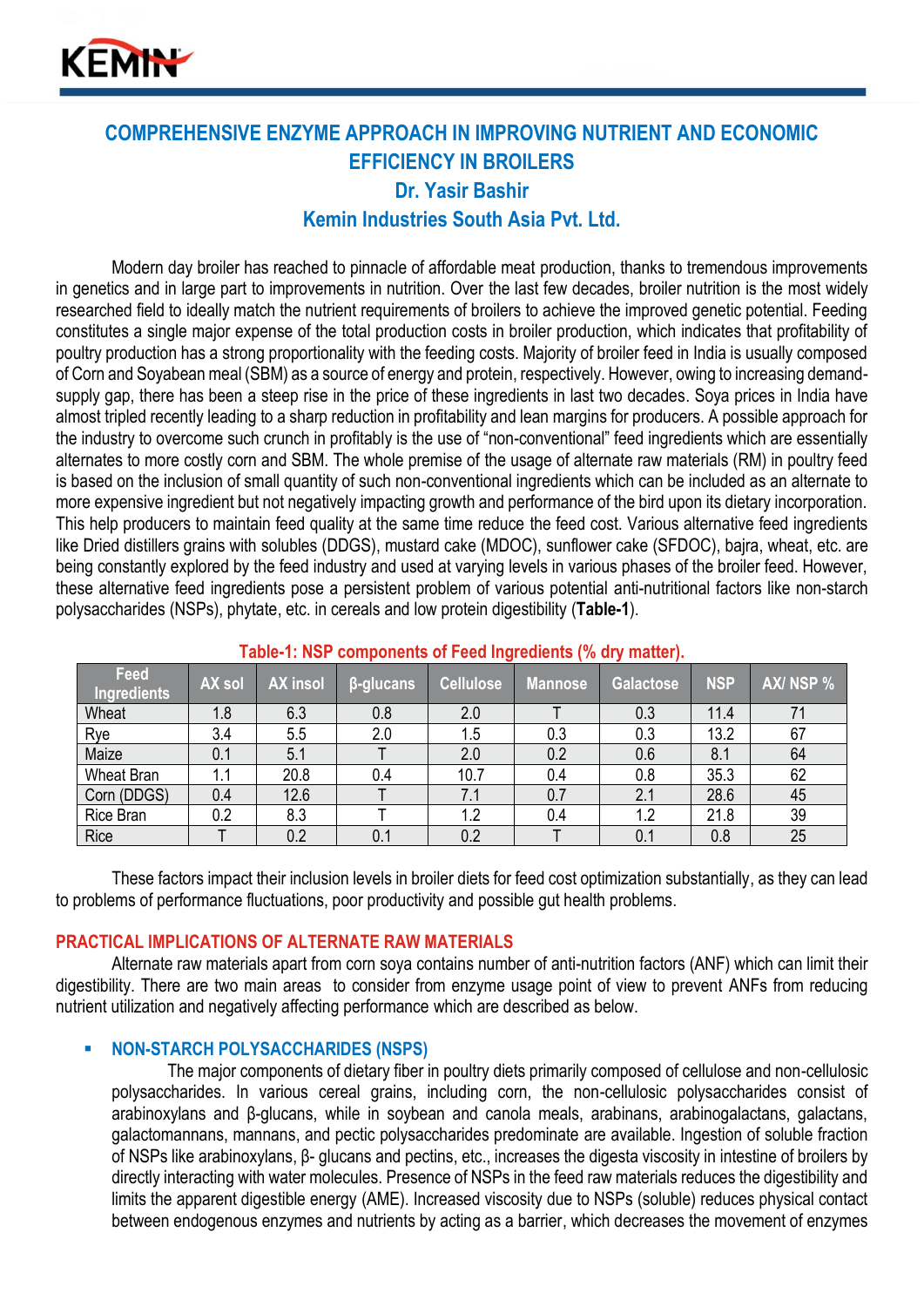

and substrate molecules. This affects digestibility of starch, proteins, lipids and leads to reduced performance of broilers because of impaired nutrient utilization. Increase in the digesta viscosity also leads to change in gut ecosystem, mostly due to the slow passage rate which can cause ideal environment in the gut where fermentative microflora can establish. Increased bacterial population in turn compete for nutrients with host, causing irritation and thickening of gut mucosa, and changes the morphology of villi.

## **PROTEIN DIGESTIBILITY**

Protein digestibility is relatively high in typical corn and soybean meal-based broiler feeds but tends to be lower in those containing non-conventional animal-derived meals. A wide range of endogenous proteases are synthesized and released in the gastrointestinal tract (GIT) of bird, which are generally considered sufficient to optimize feed protein utilization*.* However, some amount of protein pass through GI tract without being completely digested. Dietary proteins from these alternate protein sources are poorly digested and consequently enter in the hind gut (caeca and colon). This can stimulate the growth of nitrogen utilizing microbiota that lead to increased toxic compound levels such as biogenic amines, phenols, and cresols. These compounds can seriously impact the performance and enteric health of the bird.

#### **OVERCOMING WITH COMPREHENSIVE ENZYME USAGE**

In order to completely make proper use of alternate raw materials and for efficient nutrient utilization in general, exogenous enzymes are vital tool. Inclusion of various exogenous enzymes improves access to the nutrients, which bird by itself is unable to utilize thereby improving the efficiency of nutrient utilization and cost savings. NSPases and proteases are two groups of enzymes that can be used in broiler diets with the aim of improving digestibility of unconventional feed ingredients.

#### ▪ **NSPases**

NSPases are called as carbohydrases, these enzymes are used to degrade various NSPs present in varying concentration in various cereals and oilseed cakes. These are essentially polymeric carbohydrate monosaccharides joined together by glycosidic bonds other than α (1-4) and α (1-6) that are primarily found in starch. These bonds are resistant to cleavage by birds enzyme but are readily digested by microbially derived enzymes. NSPs present in plant cell wall are of many types like Arbinoxylans, Beta glucans, galactomannans, some galactosides, etc. and are closely associated with other polysaccharides and noncarbohydrate material such as protein, lipids and lignin. Exogenous enzymes degrade NSPs in the diet by breaking the fiber chains of cell walls into smaller fragments. By breaking down the cell wall of grains, carbohydrase inclusion has shown to decrease intestinal viscosity, increase digestibility and performance. It is more effective to use a product containing a combination or "cocktail" of enzymes ranging in their specificity and action, which lead to degradation of NSPs, although improvements in degradation of NSPs have been observed with individual enzyme inclusion such as xylanases. Enzymes included in NSPase cocktails may vary, with enzymes such as xylanase, βglucanase, mannanases, cellulase, and pectinase often included to increase their spectrum for substrates leading to better degradation of available non-starch polysaccharides. Exogenous enzymes supplemented in feed must be able to tolerate the changes in pH of the poultry gastrointestinal tract before they can reach the site of degradation as enzyme activity is also a function of pH of the medium in addition to temperature and substrate availability. Utilizing enzymes that aim at these substrates will allow the animal to efficiently degrade the cell walls and release encapsulated starch and protein. Mannanases and pectinases specifically target the soya portion of diet. Considerable enhancements in growth and feed conversion have been linked with exogenous addition of NSP enzyme combinations even on corn soya diets due to improvements in the nutrient utilization, dry matter retention, apparent ileal digestibility coefficients of dry matter, nitrogen, and energy.

Furthermore, due to reduction in viscosity caused by the presence of soluble NSPs, an easy access of proteases and lipases with their respective substrates in the ingesta lead to better digestibility and utilization (**Figure-1**). Plant cell walls contain protein in their matrix, so degradation of NSPs makes the amino acids entrapped in fiber available for digestion and absorption. Improved degradation from NSPases improve the nutrient utilization in the proximal gut resulting in the reduction of fermentable substrates reaching hind gut, which decreases the harmful microbial population and also reduces viscosity in the gut and allows the ingesta to pass in optimum time.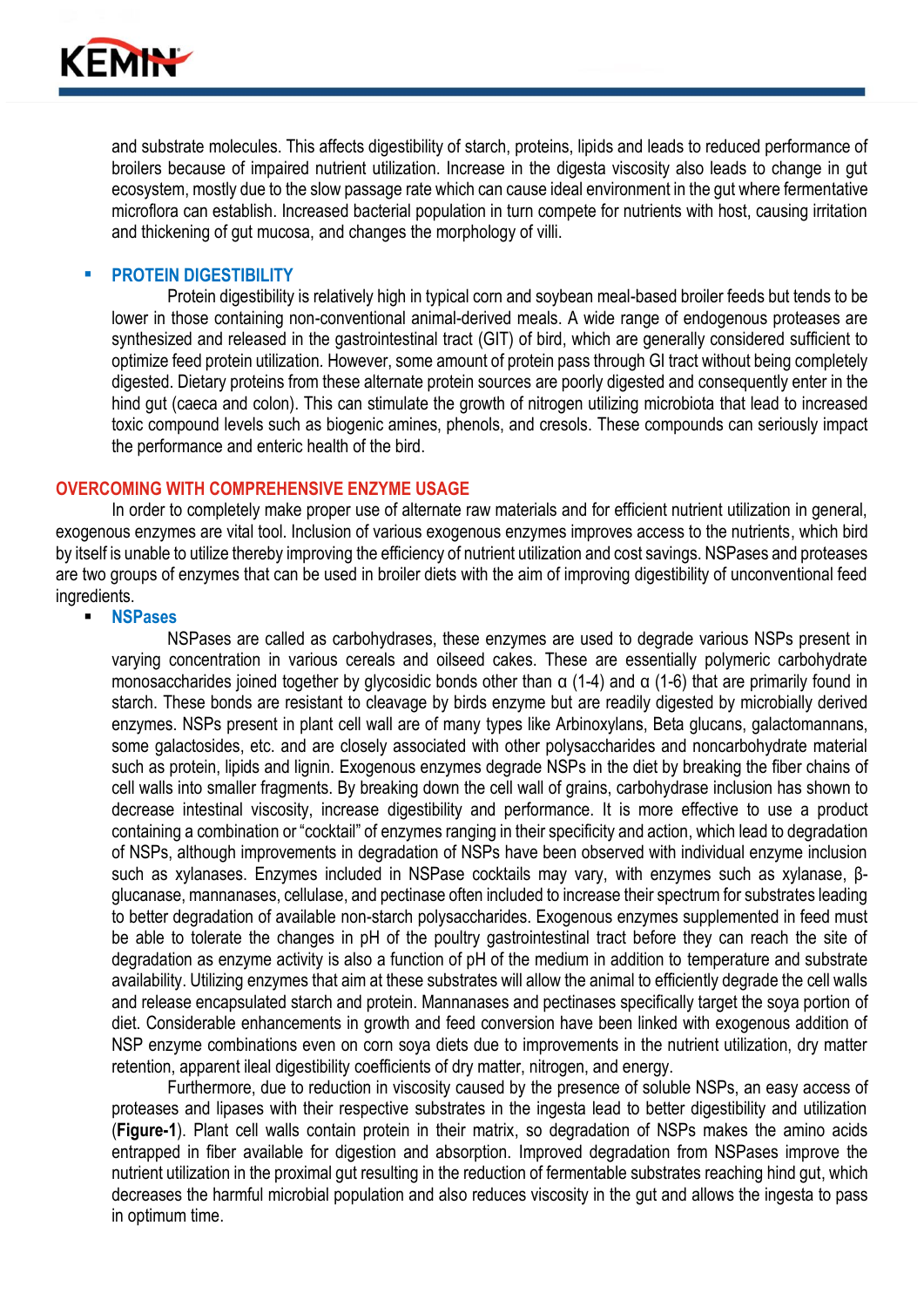



## **Figure-1: Effects of Enzymes Supplementation on the Viscosity of Digesta in Broilers Gut.**

Breakdown of plant cell wall carbohydrates by NSP enzymes can eventually lead to the production of short-chain oligosaccharides (di- and trisaccharide). These oligosaccharides are known to be a substrate for bacterial fermentation, potentially positively altering bacterial populations within the gut.

Commercial NSPases which degrade the main chain of NSPs, especially xylanase, cellulase and glucanase, have an important role in improving their digestibility. However, this does not completely breakdown the complex structure involving the cross linkages containing ferulic acid which cross links the cell walls polymers. Interactions between xylans and polymers like β-glucans or cellulose also contribute to the cohesiveness of wall network. The closely interconnected cell-wall network would possibly impair arabinoxylan susceptibility to endoxylanase by limiting enzyme contact and mobility. Complete hydrolysis of hemicellulose fraction of the NSP group necessitates two groups of enzymes: one which cleaves the xylan main chain (endoxylanases) and the accessory enzymes like ferulic acid esterase (FAE), which remove the side chains and break crosslinks between xylan and other plant polymers (**Figure-2&3**). The latter group consists of α-L-arabinofuranosidase, αglucuronidase, acetyl xylan esterases, and feruloyl esterase.



**Figure-2: Effect of enzyme treatment on sugar release from maize. Enzyme supplementation showed significantly higher sugar release compared to control.**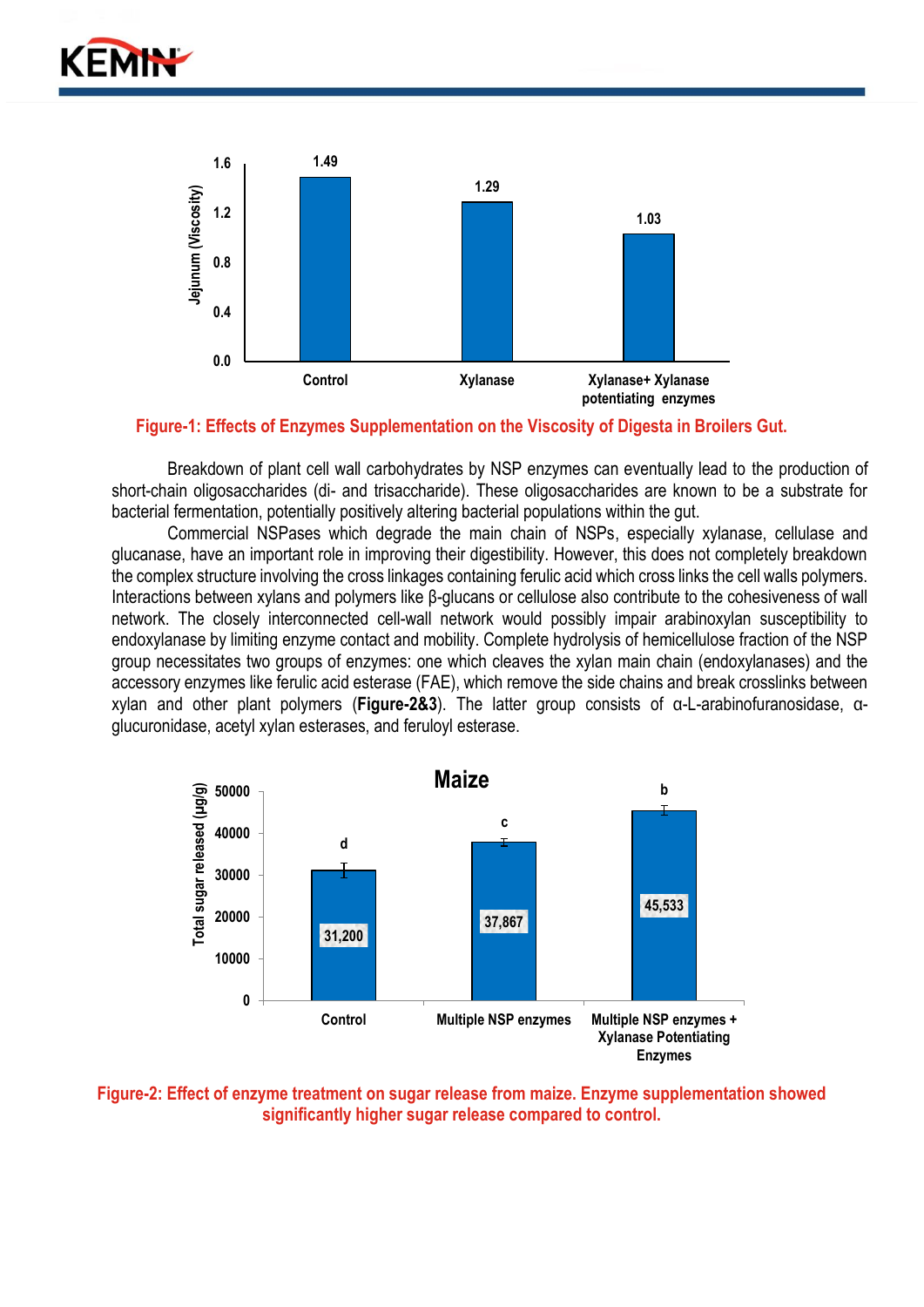



## **Figure-3. Effect of enzyme treatment on sugar release from soya. Enzyme supplementation showed significantly higher sugar release compared to control.**

An innovative and holistic approach involves an enzyme preparation containing a blend of non-starch polysaccharide degrading enzymes including xylanase, mananase, beta gluconase and ferulic acid esterase (FAE), which aids to break the ferulic cross linkages in the plant cell wall. FAE was observed to be synergistic with xylanase. This synergy not only improves the access of xylanase, but also other main chain enzyme like cellulase and glucanase in NSP degradation. It also improves apparent metabolizable energy (AME) of broiler birds when compared to the single enzymes used.

#### ▪ **Proteases**

One of the practical problems encountered during the use of alternate protein sources in low digestibility impacts the nutrient utilization and performance. Protease group of enzyme provides a way out by improving digestibility of such alternate protein sources, and over the years usage of alkaline proteases have been found beneficial in improving the protein digestibility and utilization. Protease enzymes typically work by hydrolyzing proteins or peptides, and thus improving protein digestibility. However, a closer look into the monogastric protein digestion reveals that protein digestion is two stage process. A gastric stage which occurs in acidic pH *via* pepsin, and the second stage occurs in gut under neutral environment of gut *via* trypsin, chymotrypsin. Furthermore, owing to faster transit time of digesta in the gut which impacts protein digestion, a more comprehensive approach is using a multi protease (acid, alkaline & neutral), which can complement the protein digestion throughout the gut. This approach not only improves the protein digestibility but also have a significant impact on gut health, since the quantity of undigested protein entering the distal gut is comparatively less and lead to lesser proliferation of harmful microbes. Efficacy of the protease is dependent on various factors, one of which is ingredients used in the diets. Thus, a diet containing less digestible protein sources like DDGS, MDOC, etc. provides more space for protease to act upon as there will be substantial amount of substrates that makes protease activity more efficient and help reduce the formulation costs.

Using a traditional alkaline protease may provide benefit of nutrient utilization to certain extent but considering the current high protein prices and inclusion of poorly digestible protein sources for cost benefits is incumbent to use a multi protease. This multi protease have a high activity across various pH ranges for proper degradation of proteins releasing more digestible amino acids for metabolism (**Figure-4**). Multi proteases in broiler feed have shown to improve the protein and amino acid digestibly both *in vitro* and *in vivo* animal trials.